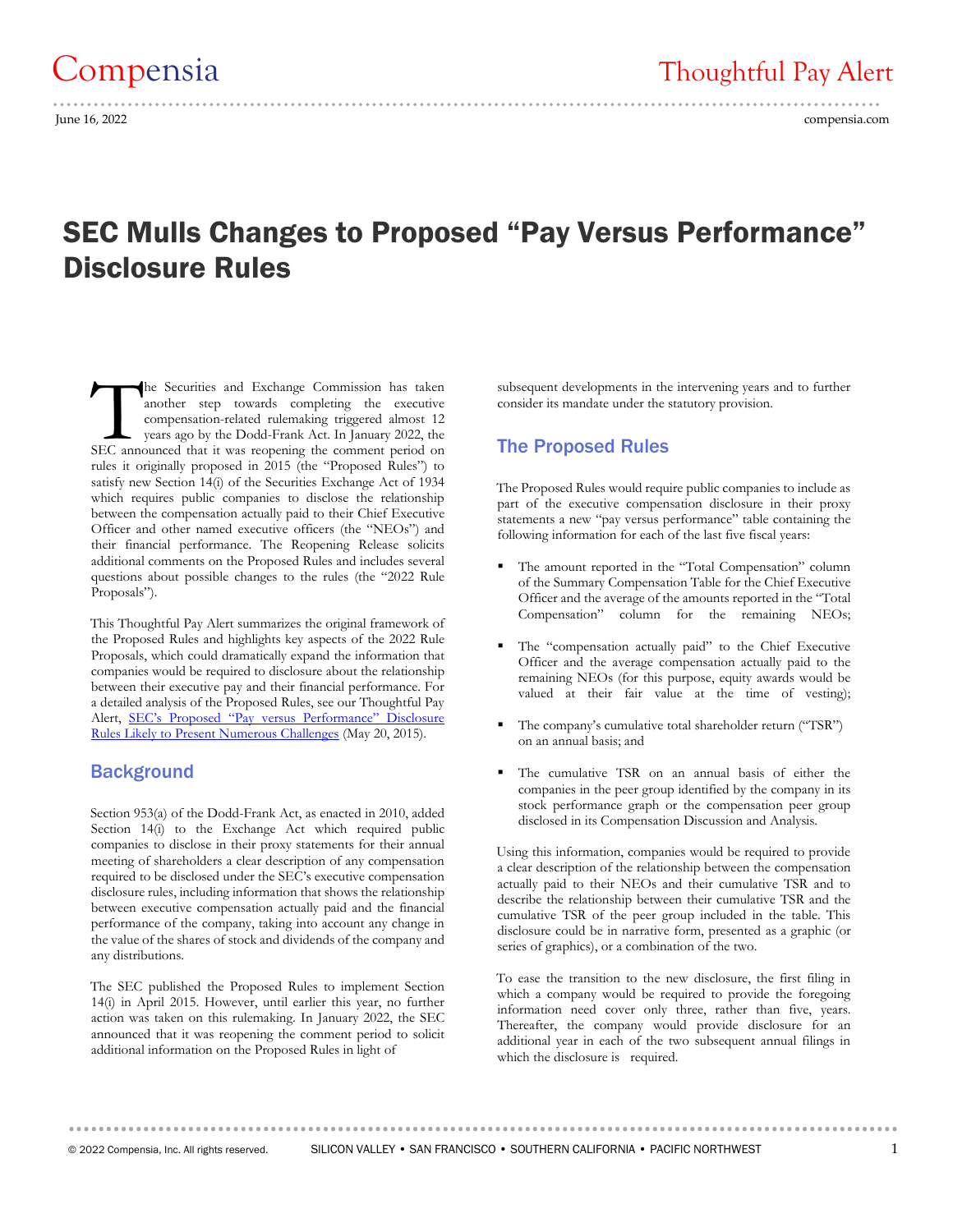SEC Mulls Changes to Proposed "Pay Versus Performance" Disclosure Rules (continued)

| Year<br>(a) | Summary<br>Compensation<br><b>Table Total for</b><br><b>PEO</b><br>(b) | <b>Compensation</b><br><b>Actually Paid</b><br>to PEO<br>(c) | Average<br>Summary<br>Compensation<br><b>Table Total for</b><br>non-PEO<br><b>Named</b><br><b>Executive</b><br><b>Officers</b><br>(d) | Average<br>Compensation<br><b>Actually Paid to</b><br>non-PEO<br><b>Named</b><br><b>Executive</b><br><b>Officers</b><br>(e) | Total<br><b>Shareholder</b><br>Return<br>(f) | Peer Group<br>Total<br><b>Shareholder</b><br>Return<br>(g) |
|-------------|------------------------------------------------------------------------|--------------------------------------------------------------|---------------------------------------------------------------------------------------------------------------------------------------|-----------------------------------------------------------------------------------------------------------------------------|----------------------------------------------|------------------------------------------------------------|
|             |                                                                        |                                                              |                                                                                                                                       |                                                                                                                             |                                              |                                                            |

### Proposed Pay Versus Performance Table

# The 2022 Rule Proposals

In addition to seeking further comment on the Proposed Rules, the Reopening Release contains a series of questions raising the possibility of some significant enhancements to the rules that could increase the compliance burden for public companies. The most notable questions include the following:

- **Introduction of Additional Performance Measures** The SEC has asked whether, in addition to TSR, the following three financial performance measures should be disclosed in the new table – pre-tax net income, net income, and a measure specifically chosen by the company (the "Company-Selected Measure"). This latter measure would be the measure (that is not already in the table) deemed most important to link compensation actually paid during the fiscal year to company performance. The SEC has also asked whether these measures should be included in the "clear description" of the relationship between pay and performance that is required to accompany the tabular disclosure.
- Definition of "Most Important" The SEC has asked whether it should define the term "most important" for purposes of the selection of the Company-Selected Measure and whether the focus should be on the measure used to link only Chief Executive Officer compensation actually paid to company performance.
- **List of Other Measures** The SEC has asked whether companies should be required to provide a list of their five most important performance measures used to link compensation actually paid to company performance.
- *Use of Different Performance Measures* The SEC has asked what disclosure should be required if different measures are important in different

years or if different measures determine compensation actually paid to different NEOs.

- **Compensation Actually Paid** The SEC has asked whether there are alternative approaches to define "compensation actually paid" that would reduce the risk of misalignment of compensation actually paid with the associated financial performance and still provide for appropriate comparability across companies. The SEC has also asked whether there are other approaches to valuing stock options rather than using the fair value at the vesting date.
- **TSR Time Periods** The SEC has asked whether it should clarify the time periods that should be disclosed in the TSR portions of the proposed table. For example, should TSR be a five-year cumulative and rolling average, a cumulative average within the five-year period in the table, or an annual year-overyear figure.
- Other Developments The SEC has asked whether there have been any other developments since the Proposing Rules was issued (such as the use of qualitative measures and/or ESG metrics) that should affect its consideration of the Proposed Rules or their potential economic effects.

# Many Issues to be Decided in Developing Final Rules

The Proposed Rules present many challenges for companies which were raised in the initial comments submitted in 2015, all of which remain to be addressed. The introduction of the 2022 Rule Proposals makes this task even more daunting. Here are some of the key issues that the SEC is going to need to resolve in adopting final rules: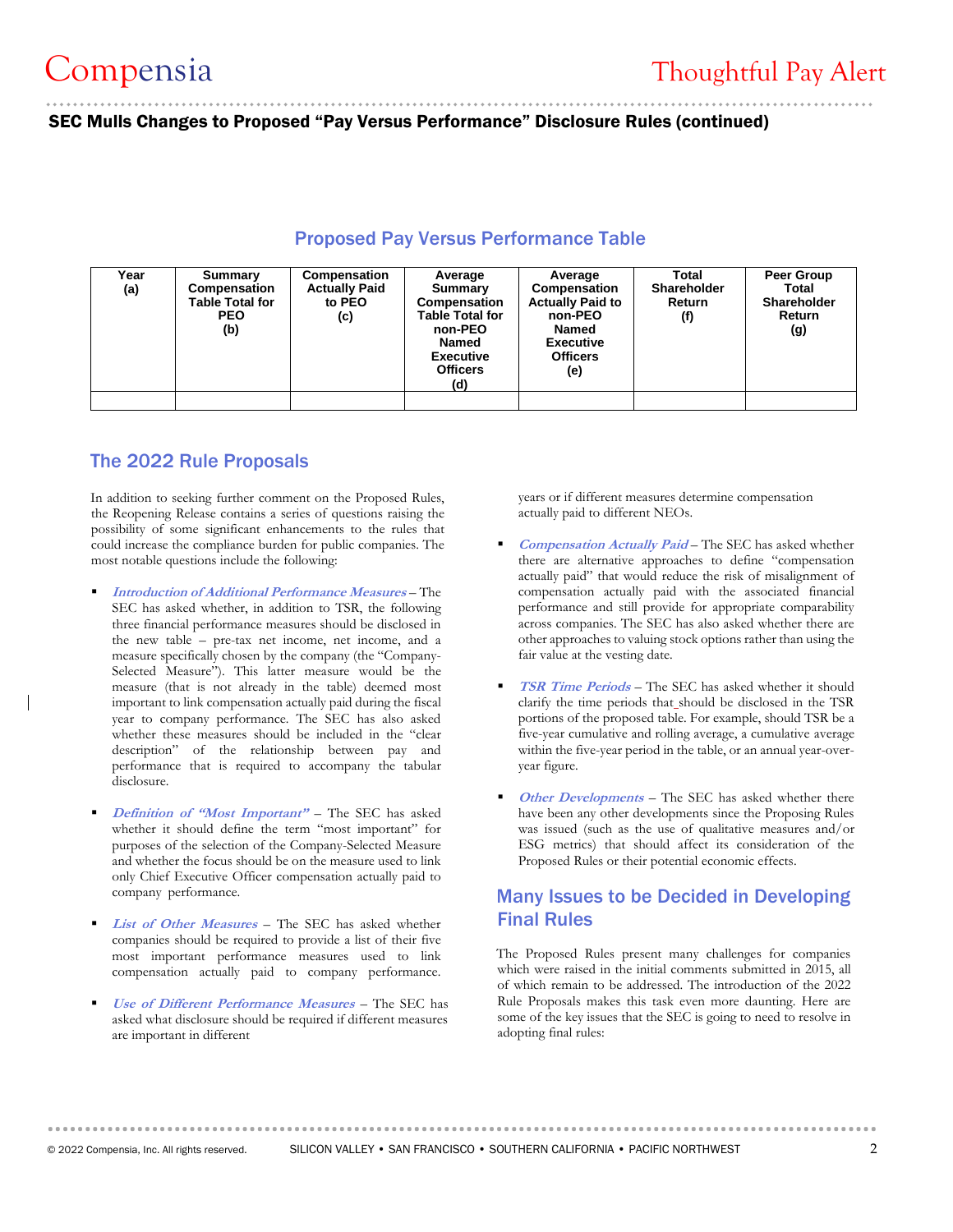# .......................................................................................................................... SEC Mulls Changes to Proposed "Pay Versus Performance" Disclosure Rules (continued)

- **Reconciling Timing Disparities** The Proposed Rules require companies to disclose executive compensation and their cumulative TSR for each of the fiscal years covered by the required table and, using this information, to describe the relationship between the compensation actually paid to their NEOs and their cumulative TSR through the end of the last completed fiscal year. This assumes that a meaningful correlation between pay and performance can be explained by comparing the compensation actually paid during a fiscal year and the TSR generated through the end of that year. Unfortunately, it's more likely that this disclosure will highlight the timing differences between the stock prices on the vesting dates when equity award values must be calculated and the year-end stock price used by a company to determine its annual TSR. This issue will confront companies that customarily grant performance stock unit ("PSU") awards with a multi-year (typically, three-year) performance period. It will also affect companies that grant stock options and time-based restricted stock unit ("RSU") awards – in many cases, the value realized from the award will have accumulated over several years and be unrelated to the company's cumulative TSR for the year of vesting. We expect that companies may struggle to identify a meaningful relationship between the compensation amounts being disclosed and their financial performance, or need to explain why no such relationship exists.
- **Focus on TSR** Although TSR is a widely-understood performance measure, it is not necessarily used in the incentive compensation design at many companies, which, instead, may use other financial or operational measures that are more closely tied to their annual and long-term objectives to set executive pay. If TSR is retained as the primary (or only) measure of financial performance for purposes of the required disclosure, many companies will need to provide a second explanation of pay and performance which corresponds to their choice of the drivers of corporate performance. As some have suggested, a less prescriptive approach may be preferable which continues to include TSR (for comparability purposes), but allows companies to select an additional measure or measures of their own choosing (along the lines of the Company-Selected Measure discussed in the 2022 Rule Proposals) if they believe it will be useful to their shareholders.
- **Introduction of Additional Performance Measures –** The addition of pre-tax net income and net income to the performance measures to be included in the tabular disclosure (and possibly addressed in the narrative description of the relationship between compensation actually paid and a company's financial performance) is problematic since few companies use either measure in their incentive compensation plans. In addition, where such measures are

used, it is our experience that they are typically adjusted for exceptional items that would otherwise distort the company's actual operating performance. Further, the proposed inclusion of a separate table listing the five most important performance measures used to drive the compensation actually paid is unlikely to be helpful to shareholders since most companies already address the material performance measures used in their incentive compensation plans in their Compensation Discussion and Analysis ("CD&A"). Thus, we are concerned that the introduction of additional performance measures such as these will make the disclosure longer without necessarily making it more meaningful to shareholders.

- **Introduction of "Company-Selected Measure"** Permitting companies to include their own selected performance measure (or measures) in addition to or instead of TSR may be preferable when it comes to describing the relationship between compensation actually paid and their financial performance. While the Company-Selected Measure may serve this purpose, we note that it appears that companies would be expected to use the same measure for each of the years reflected in the table. This may be problematic for many companies since, in our experience, it is not unusual for a company to change metrics within any given five-year time frame as its business objectives change and, thus, its corresponding financial focus will change to support its current objectives. If the SEC moves forward with this proposal, it should allow flexibility for companies to change the measure to match what it is using in any given year to drive performance and, within a single year, to use alternative measures reflecting the variation in performance objectives and priorities among NEOs. Interestingly, this flexibility would mirror what's already disclosed by most companies in the CD&A.
- Using a Comparator Peer Group While the Proposed Rules permit companies a choice when selecting a peer group for purposes of establishing the TSR against which their TSR is to be compared and analyzed, it is unclear how the rule would address the fact that most companies update their compensation peer group each year. This raises the question of whether showing cumulative five-year TSR against the most recent peer group being used reflects a fair assessment of performance.
- Defining "Compensation Actually Paid" The Proposed Rules define "compensation actually paid" as the amount disclosed in the "Total Compensation" column of the Summary Compensation Table, as adjusted to value pension benefits and equity awards. As previously noted, equity awards would be considered "actually paid" on the date of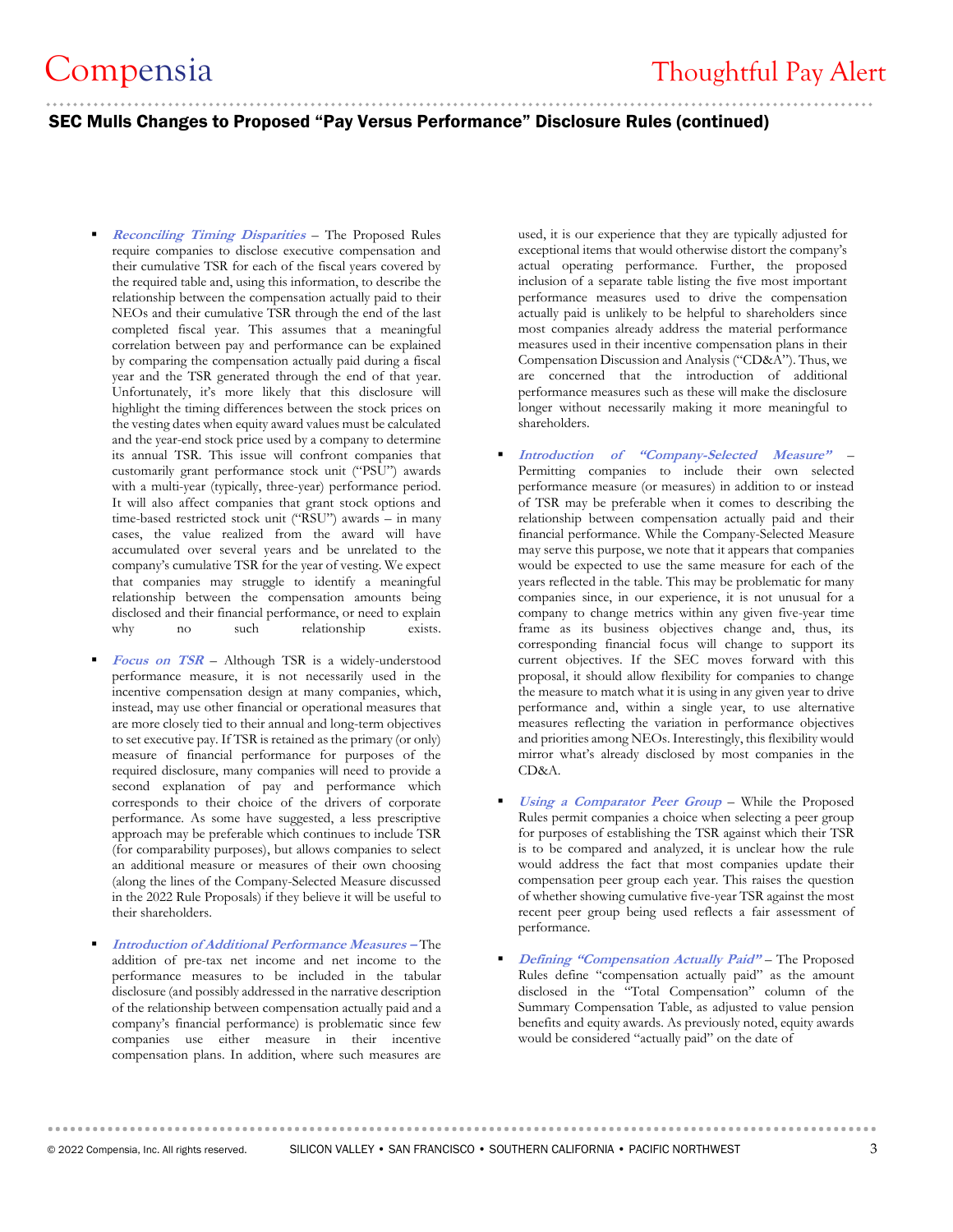#### SEC Mulls Changes to Proposed "Pay Versus Performance" Disclosure Rules (continued)

vesting based on their accounting fair value on that date. This approach is problematic for stock options since, unless immediately exercised, there will be no compensation actually paid to the NEO at that time. This problem would be exacerbated where the option is "underwater," which may preclude the option from ever being exercised. A similar challenge arises where a company uses PSU awards for part, if not the majority, of their long-term incentive compensation opportunities. As some commenters have suggested, it may be preferable to select one of the currently-available performanceadjusted pay definitions, such as "realizable pay," for purposes of evaluating "pay-for-performance" alignment rather than creating a wholly-new definition of "compensation" for purposes of this disclosure.

# Is an Enhanced CD&A a Better Solution?

At its essence, the objective of the Proposed Rules, as well as the 2022 Rule Proposals, is to provide greater transparency about the correlation between the compensation actually paid to a company's NEOs and its corresponding financial performance. The CD&A already requires companies to describe the material performance measures used to determine the outcomes of a company's incentive compensation plans and the rationale used in selecting those performance measures. Further, many companies already include in their Executive Summary to the CD&A a "pay-for-performance" analysis. Consequently, we view the rulemaking as an opportunity to enhance the CD&A to provide shareholders with better information about the amounts

paid to the NEOs, which are in large part derived from the company's incentive compensation arrangements, and how its financial measures led to those outcomes. We question whether adding more compensation measures (along with a narrative description of the relationship between pay and performance) to the required disclosure will make that explanation any easier. Consequently, we believe that the SEC should consider satisfying the objectives of new Section 14(i) by adding the necessary information to what is already contemplated by the CD&A, rather than creating a separate requirement which will, to some extent, overlap with what companies are already disclosing.

### Need Assistance?

Compensia has extensive experience in helping companies understand how the corporate governance and executive compensation-related disclosure provisions of the Dodd-Frank Act will affect the design, operation, and disclosure of their executive compensation program. If you would like assistance in analyzing how the Proposed Rules are likely to impact your executive compensation disclosure, or if you have any questions on the subjects addressed in this Thoughtful Pay Alert, please feel free to contact Jason Borrevik at 408.876.4035 or [jborrevik@compensia.com](mailto:jborrevik@compensia.com) or Mark A. Borges at 415.462.2995 or mborges@compensia.com.